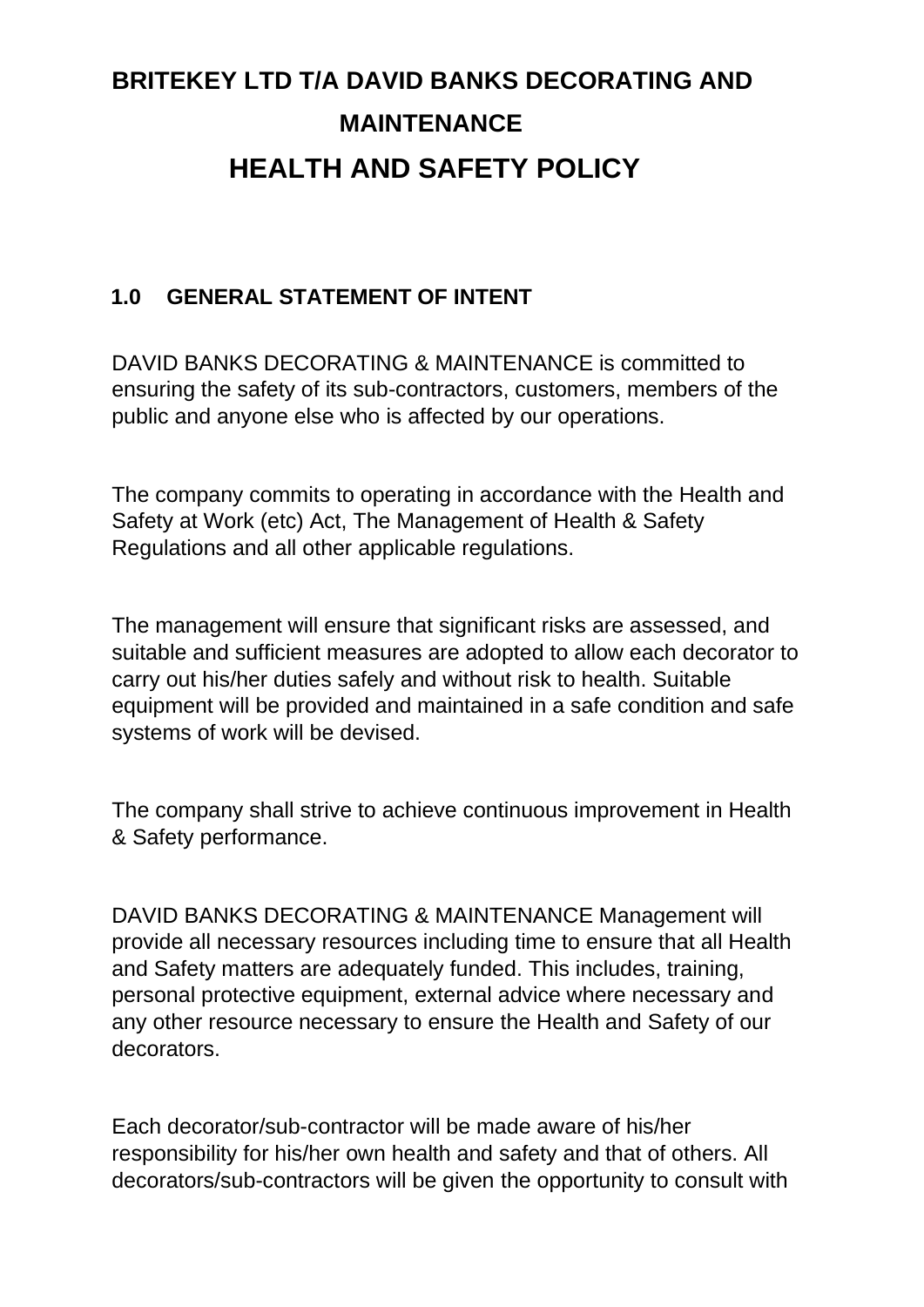the management on matters relating to Health & Safety, or to appoint a representative to do so.

Where necessary the company will arrange or provide suitable training for both management and operatives, in particular where new work practices or equipment are introduced.

The company will seek external advice as necessary to keep its health & safety policy, working practices and equipment up to date and in accordance with current legislation.

Ultimate responsibility in all areas of safety rests with the Directors. This duty is of no less importance than any of the responsibilities attached to that position.

Reviews of Health & Safety Policy will be made annually. The monitoring of all issues relating to this policy is the responsibility of the Company Manager.

Signed………………………….. Date………………….

David Banks **Director** David Banks Decorating & Maintenance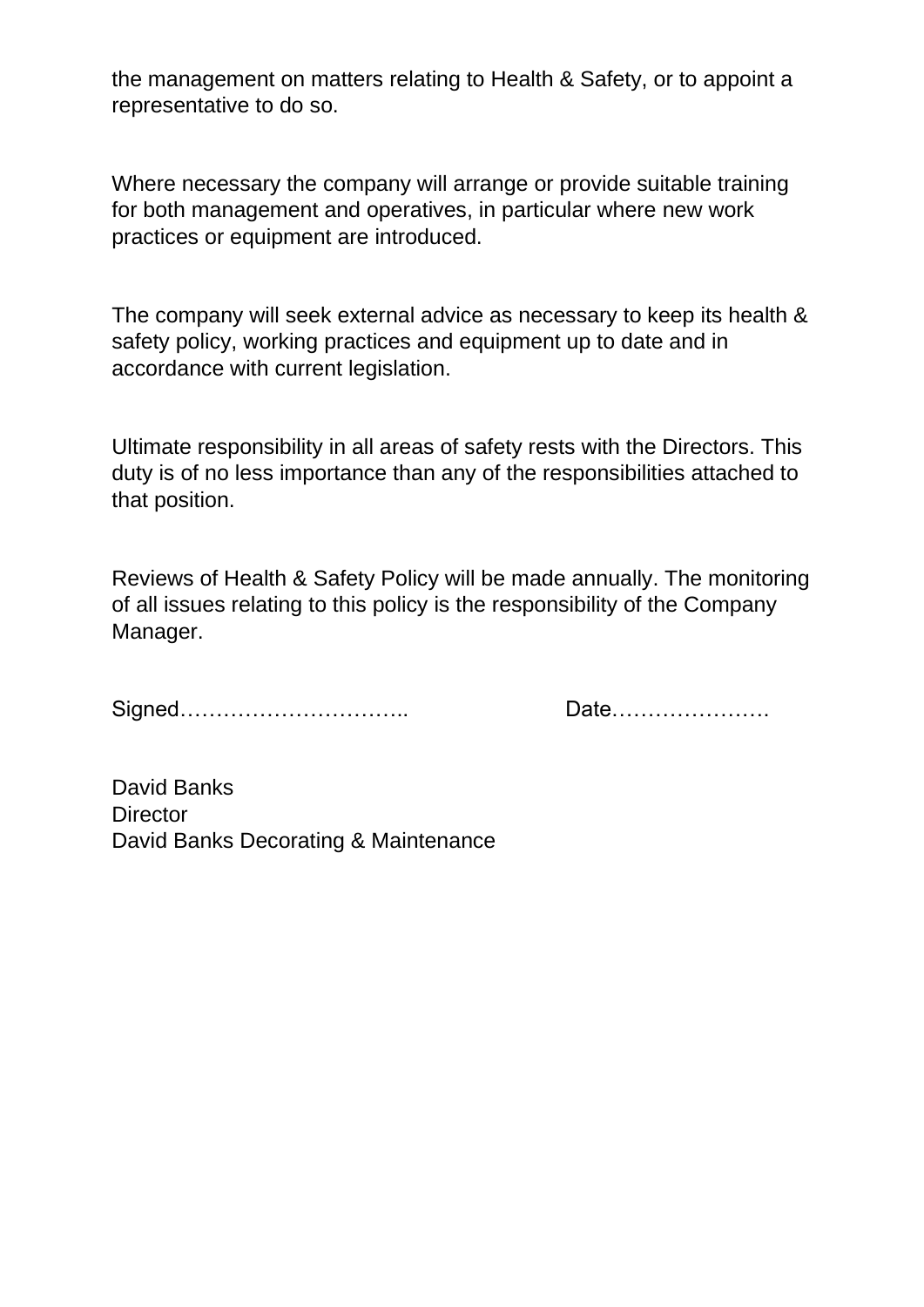## **2.0 ORGANISATION AND MANAGERIAL RESPONSIBILITIES**

The company is owned by David Banks who is overall responsible for Health and Safety matters within the company. The responsible person will seek external assistance where necessary to ensure that the company meets both its statutory obligations and the objectives laid down in this Health & Safety Policy.

The organisation of the workforce is the responsibility of Sam Banks who holds the position of Manager and who is responsible for ensuring that the company's Health & Safety Policy and associated procedures are implemented by all site operatives.

Day to day management of the company's operations is the responsibility of Sam Banks who may be supported by site managers, each responsible for one site. The Manager may be supported by one or more supervisors responsible for the direct supervision of the company operatives.

## **3.0 DECORATORS/SUB-CONTRACTORS RESPONSIBILITIES**

Each and every decorator/sub-contractor has a statutory duty to take reasonable care in relation to his/her own health & safety, and the health and safety of any other person who may be affected by his/her acts or omissions.

Therefore, it shall be the duty of all decorators / sub-contractors whilst at work:

- 1. To take reasonable care for Health & Safety of themselves and others, who may be affected by their acts or omissions at work.
- 2. To co-operate with the company to ensure compliance with all company Health & Safety policies and procedures.
- 3. To refrain from intentional or reckless interference with equipment and/or systems provided in the interest of Health, Safety and the Environment.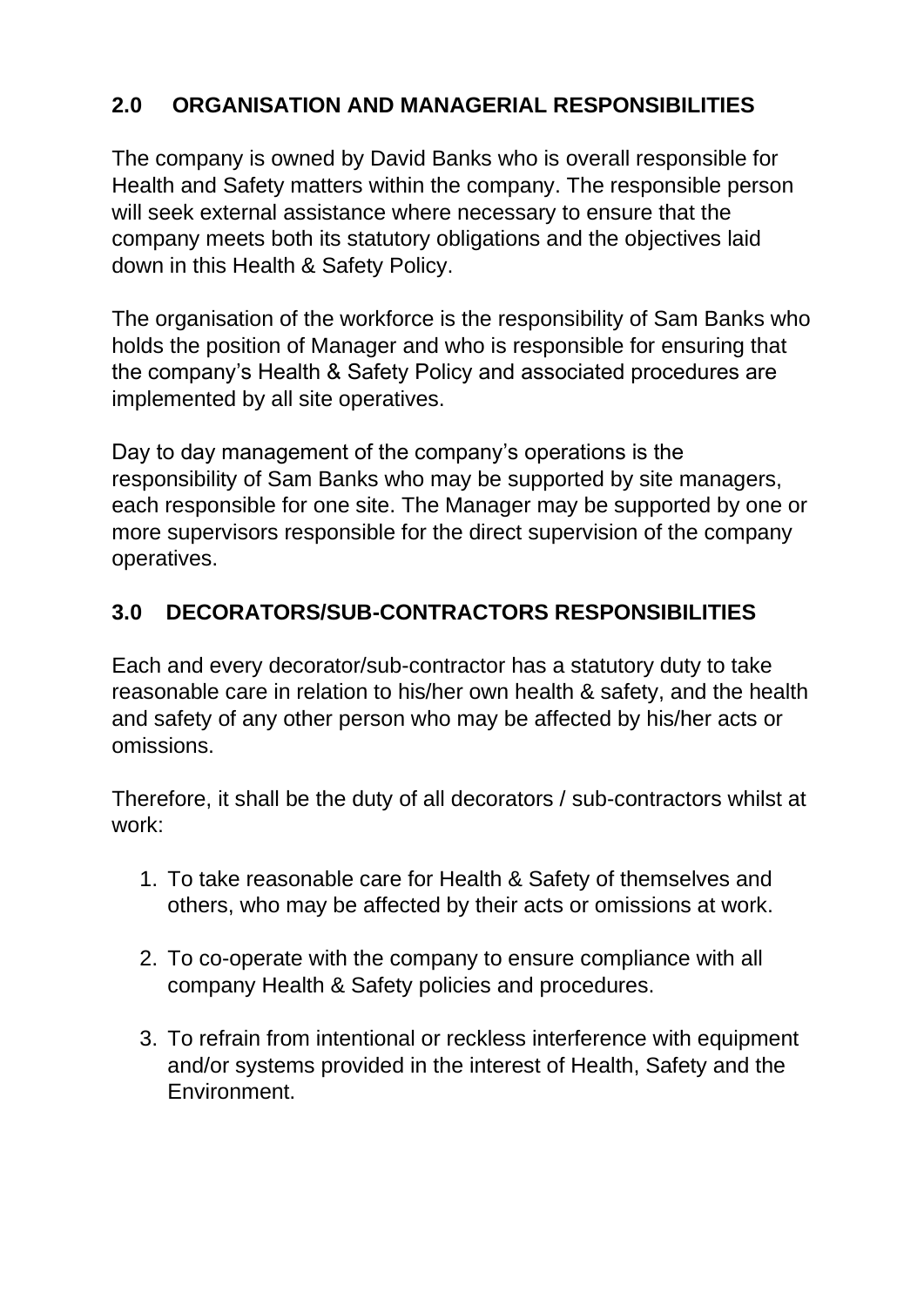- 4. To co-operate with the management of the company when required on such things as accident prevention and all procedures with regard to Health, Safety and the Environment as set out in the Health & Safety at Work Act and the Environmental Protection Act and all associated Regulations and Approved Code of Practice's.
- 5. To maintain good standards of housekeeping within client premises.
- 6. To report any accident or incident including near-misses (whether or not personal injury results) to the office.
- 7. To report any defects in equipment without delay to their immediate Supervisor and not to attempt repairs which they have not been authorised and specifically trained to undertake.
- 8. To ensure that no potentially hazardous item, substance, or machine is brought on to site or used without the prior knowledge and authority of their immediate Supervisor.

9 To use and if applicable wear any item of Personal Protective Equipment. It is a requirement of law that any equipment supplied for safety **must** be used, and when not in use it is properly cleaned, stored, and maintained.

10. To undergo any Health, Safety, Environmental and operational Training deemed necessary by the company.

## **4.0 STAFF CONSULTATIONS**

If a decorator / sun-contractor becomes aware of any potential breaches of health & safety law, or unsafe working practices he/she must notify the Company Manager or Site Manager.

If a decorator / sub-contractor feels that health & safety procedures may be improved, for example by use of alternative equipment, he/she will be encouraged to discuss any suggestions with the management.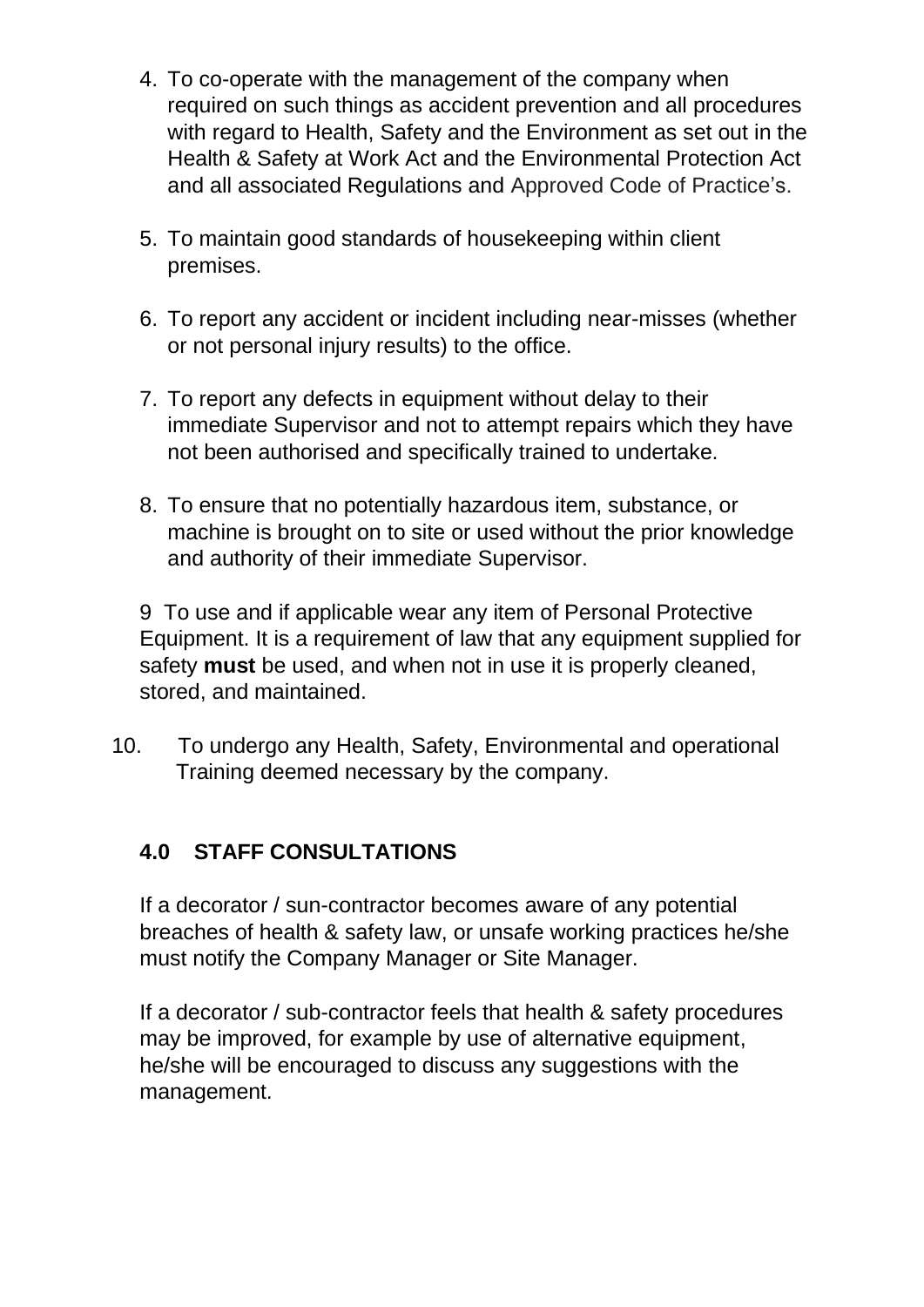#### **5.0 SAFETY FUNCTIONS AND RESPONSIBLE PERSONS**

- 1. Risk Assessments Sam Banks
- 2. COSHH Assessments Sam Banks
- 3. Fire Risk Assessments Sam Banks
- 4. First Aid Arrangements Cheryl Banks
- 5. Emergency Procedures Sam Banks
- 6. Accident Reporting & Invest Cheryl Banks
- 7. Equipment Inspection& Record Lee Cooper
- 8. Method Statements Sam Banks

#### **6.0 ARRANGEMENTS FOR CARRYING OUT DUTIES**

#### **Risk Assessments**

The Company Manager or his nominated representative will prepare a generic risk assessment covering the common risks encountered in the company's normal business. The significant findings of the risk assessments will be relayed to all staff.

The Company Manager or his nominated representative will carry out site specific risk assessment for new sites where the company's decorators / sub-contractors are obliged to work. Such assessments will consider the health and safety of decorators, sub-contractors and any others including public on site. In particular the company is aware of the number of serious injuries from the incidence of slips, trips and falls. The Company Manager therefore will pay particular attention to eliminating these hazards from each site.

#### **Working at Height**

It is the policy of the company to comply with the Work at Height Regulations. Work at height will be avoided wherever possible, where work at height can not be avoided: the team leader is responsible for carrying out a risk assessment and selecting appropriate work equipment to access height and ensuring the appropriate safety measures to prevent falls are implemented.

Only trained and competent staff will be allowed to work at height.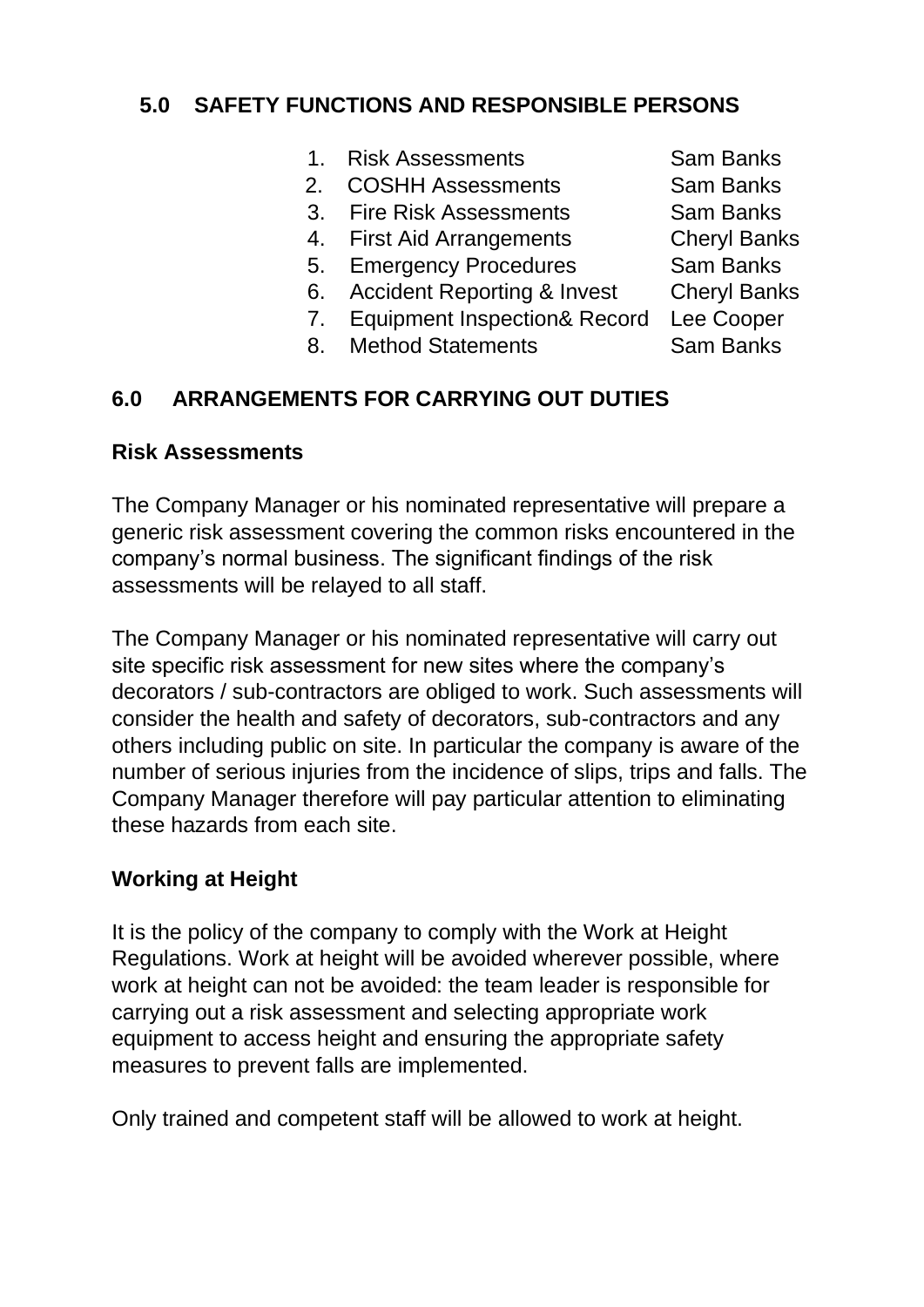Where the risk of a fall can not be eliminated the foreman will put in place measures and equipment to minimise the distance and consequences of a fall should one occur.

#### **Using Scaffold Inside and Outside.**

All scaffolds internally or externally are to be erected by one of our qualified and insured scaffold companies.

The Company Manager and Team Leader should inspect each scaffold newly installed before use.

The Team Leader should at an interval of no more than every 7 days thereafter, inspect the scaffold, walking around the scaffold and check the guardrails, connectors, fastenings, footings, tie-ins and bracing.

Check to see that the platforms are closely boarded, fenced, and securely fastened.

The Team Leader must use a scaffold inspection report to note any defects or matters that could give rise to a risk to health and safety and any corrective actions taken.

Remove all materials from the scaffold at the end of the day. Do not stockpile materials on a scaffold.

Pile any necessary materials over ledger and bearer points. Never overload scaffold.

In winter clear platforms of all ice and snow before using. Do not use the scaffold during high winds or storms. Sand any wet planking.

Don't bang into scaffold with materials and equipment. When hoisting materials from the ground use a tagline to give the hoist more control.

Keep platforms and area near scaffold clear of debris, unneeded equipment and materials and anything else that may cause a person to slip or trip.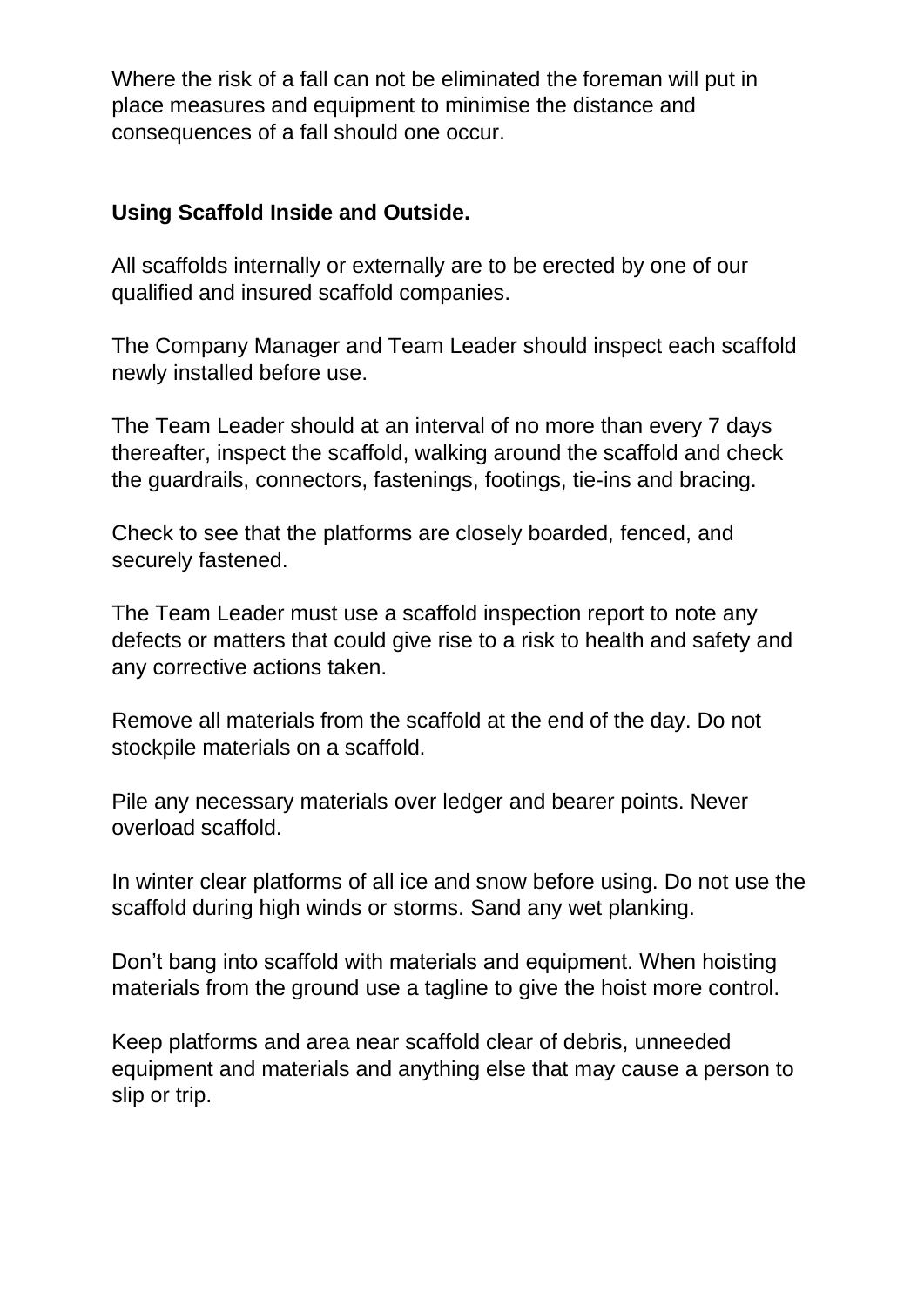### **COSHH Assessments**

For all materials or substances utilised which may be hazardous to health, a formal COSHH Assessment will be carried out by the Company Manager or his nominated representative. A register of hazardous substances shall be kept at the head office along with all relevant Safety Data Sheets. Significant findings of the assessments will be communicated to the relevant decorators, together with the Risk Assessment and Method Statement and instructions for use.

## **Electrical Work**

All electrical work will be carried out by qualified electricians holding appropriate electrical training certification. Work will be carried out in compliance with relevant current electrical regulations and IET 18<sup>th</sup> Edition requirements. Circuits and control systems will be designed and tested by competent others.

#### **Fire Safety**

It is the responsibility of the Team Leader to ensure that all fire safety procedures implemented in client buildings and on client sites are communicated to other decorators/ sub-contractors working at that site. Where decorators are carrying out hot work, the operative must first obtain the appropriate hot work permit from the building manager or client and ensure he has the appropriate fire extinguisher to hand. A two hour fire watch will be maintained after any hot work.

Fire risk assessments will be carried out in all areas occupied by the company, the risk assessments will consider sources of ignition, sources of fuel and any extra sources of oxygen over and above what is present in the air. The assessment will evaluate the risk of a fire starting and the effect of the fire on people. The assessment will indicate control measures to remove or reduce the risk of fire starting. The significant findings of the assessment will be communicated to the relevant persons together with the necessary instruction.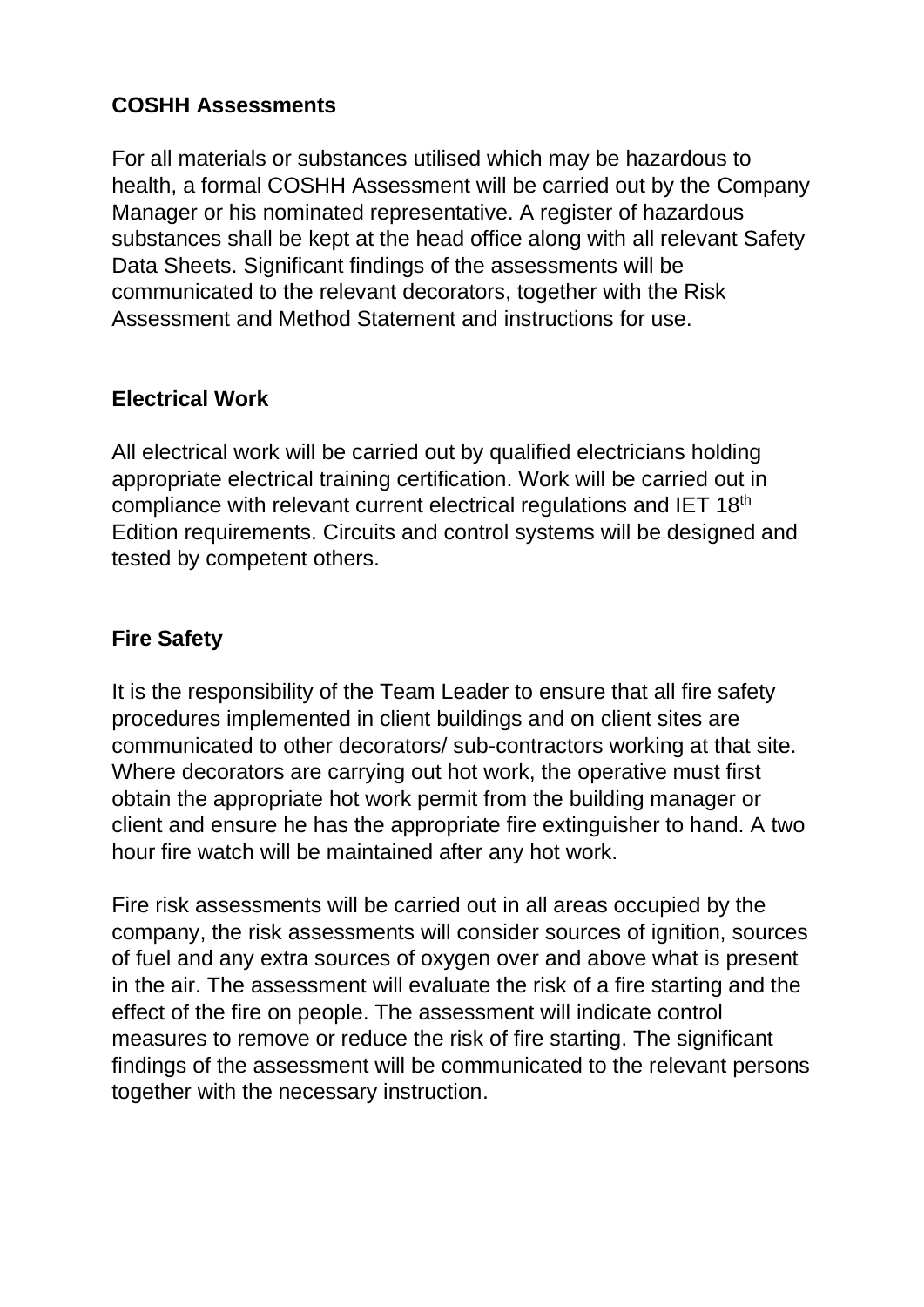#### **Means of Escape**

In the event of fire occurring, it is vital that decorators/ sub-contractors and other persons are able to evacuate the premises.

All existing doors through which a person may have to pass to get out of the premises must be capable of being easily and immediately opened from the inside. Decorators/ sub-contractors will not block or otherwise obstruct exits provided for emergency evacuation.

Access routes must always be maintained unobstructed to exit doors (internal and final exits) sufficient to allow easy access by the number of persons likely to use those routes, (750mm minimum width) and decorators/sub-contractors must observe any line markers to indicate areas which must be kept clear.

Stairways in buildings must be free from any risk of fire or spread of fire e.g. unauthorised portable heater, combustible material etc.

Under no circumstances should fire doors be wedged open unless they are retained by automatic magnetic release systems or similar which are connected to the fire alarm system.

#### **Housekeeping**

Good housekeeping is most important. Waste or packing materials should not be allowed to accumulate in any building. No combustible materials should be kept in rooms and stairwells at any time. Store equipment where it belongs. Make sure that any spillages are cleaned up immediately so that the site is safe for use.

#### **Smoking**

There is a general ban on smoking in all enclosed workplaces and company vehicles, in compliance with Health and Safety at Work Act.

Smoking is prohibited through all client sites unless designated smoking zones are identified. Smoking is not allowed in company vehicles. This applies to everyone.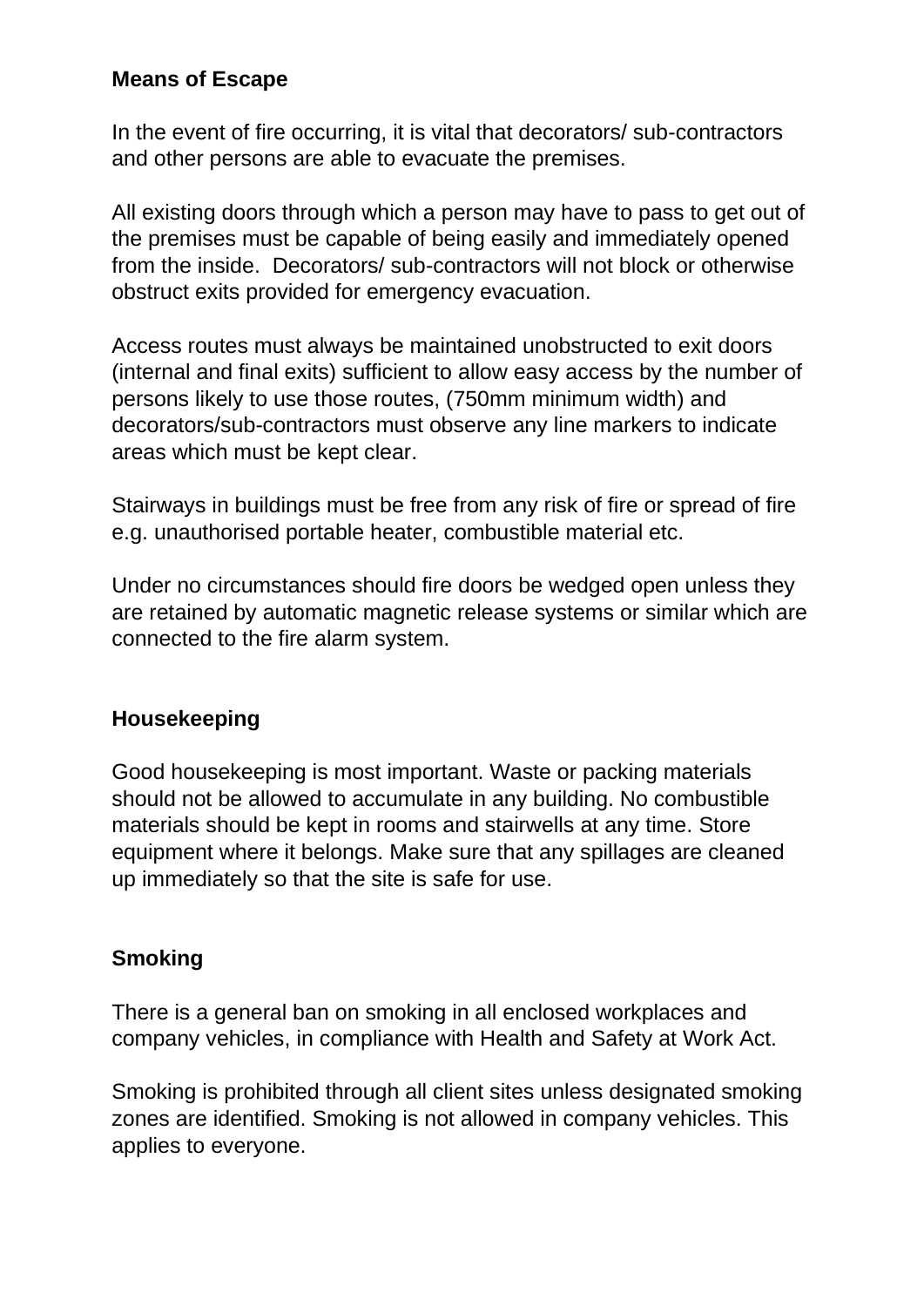## **Statement of Policy on Alcohol and Controlled Drugs**

It is categorically forbidden for decorators/sub-contractors to enter sites or places of work, to drive a vehicle, use or operate plant and equipment, or to assist or supervise in it's use, whether on or off company business, in an unfit state due to the influence of alcohol or illegal drugs and other substances, such as glue or unclassified 'Highs'. Disciplinary action will be taken if you are caught in the possession of illegal drugs on Company or Client property or in Company vehicles. Decorators/Sub-contractors taking medicines or prescribed drugs under the direction of their GP, Dentist, or Hospital Doctor that may affect their ability to carry out their work duties have the duty of care responsibility and must notify their Team Leader or, Company Manager.

#### **Health & Safety Training**

The business will provide as much training and re-training as is necessary to ensure, so far as is reasonably practicable, the health and safety of all of our decorators/sub-contractors. Team Leaders will be expected to train on a Health and Safety course as appropriate to their responsibilities.

#### **Welfare on Domestic Contracts**

In most cases decorators/ sub-contractors will be able to use toilet/washing facilities within the customer's premises. It will be the responsibility of the Company Manager to ascertain if this is possible prior to commencement of a contract. Where it is not possible, it will be the responsibility of the Company Manager to establish the location of suitable temporary or public facilities.

Due to the nature of the work, it is not reasonably practicable for the company to provide messing facilities. In some cases, decorators/subcontractors may be able to obtain permission from the customer to use Customer facilities, but where this is not possible decorators/subcontractors will be required to make their own arrangements. However, it will be the responsibility of the Company Manager and Team Leader to identify potential public facilities within the vicinity of the work.